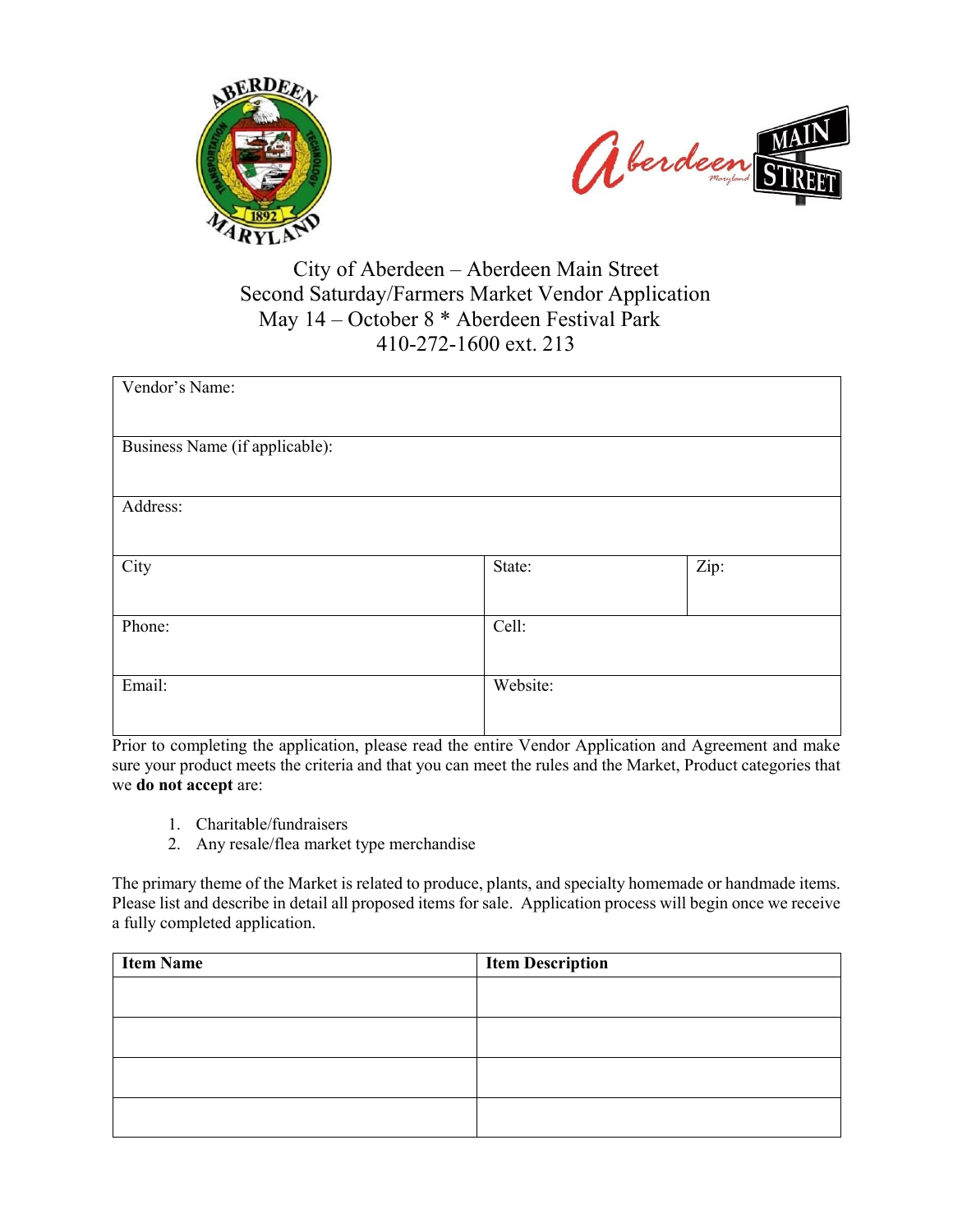By signing below, the above Vendor acknowledges that application submission and approval by the City of Aberdeen and the Market Manager, DOES NOT reserve market space or guarantee market space availability. Once application is submitted, a review and approval must be made solely by and at the discretion of the Market Manager. The Market Manager may deny any vendor that does not met the needs of the market and market product quality standards and this is observed on a case-by-case basis. Market space is limited by product category. The Market Manager can cancel or modify this agreement at any time. Vendor acknowledges that such Policies and Procedures may be amended from time to time in writing in a timely manner by the Market Manager and agrees to abide by the terms of any such amendments. If Vendor continues to vend at the Market following the adoption of such amended Policies and Procedures and the Vendor acknowledges that violation of such amended Policies and Procedures may result in loss of the City of Aberdeen Farmers Market rental privileges.

#### **Hold Harmless/Indemnification/Copyright Agreement**

Vendor shall indemnify and hold harmless the City of Aberdeen and Market Manager, from and against any and all liability, claims, demands, damage, expenses, fees, fines, penalties, suits, proceedings, actions and costs of actions, including attorney's fees for trial and on appeal, of any kind of nature arising out of or in any way connected with this Contract or Vendor's use of the space(s), sale of goods or conduct of business by Vendor, its agents, servants, employees, customers, patrons or invitees or any act of omission of Vendor, its agents, servants, employees, customers, patron or invitees.

Vendor is responsible for all monies collected from the sale of Vendor's goods plus collecting an reporting of sales tax. The City of Aberdeen and the Market Manager are in no way responsible for any lost or stolen monies or times.

Vendors assumes all costs arising from the sue of patented, trademarked, or copyrighted materials, equipment, devices, processes, or dramatic rights used on or incorporated in the conduct of any Vendor at or related to its operations at the Market; and Vendor agrees to indemnify and hold harmless the City of Aberdeen and Market Manager from all damages, costs and expenses in law or on account of any patent, trademark, or copyright materials, equipment, devices, processes, or dramatic rights furnished or used by the Vendor in connection with this Agreement and will defend the City of Aberdeen and Market Manager from any such suit or action, regardless of whether it be groundless or fraudulent.

This Agreement has been entered into in Aberdeen, Maryland and shall be construed in accordance with the las of Maryland.

Signature below indicates that Vendor has carefully read and understands all of the above terms and requirements and the attached as Exhibit "A", Aberdeen Farmers Market Police and Procedures, and incorporated herein by reference, and that any violation of such may result in loss of City of Aberdeen Farmers Market rental privileges.

Your Signature<br>
<u>Nour Signature</u>

Print name Date Date Date

Vendor fee for the Aberdeen Farmers Market will be \$140.00 for the entire season, May 14 - October 8 or \$25.00 per Market month. Checks are to be paid before the Market start date and payable to City of Aberdeen, 60 N. Parke St. Aberdeen, Md. 21001. **A \$30.00 fee will be imposed for returned checks and the vendor privilege of this form of payment will be discontinued.** Credit cards are not accepted.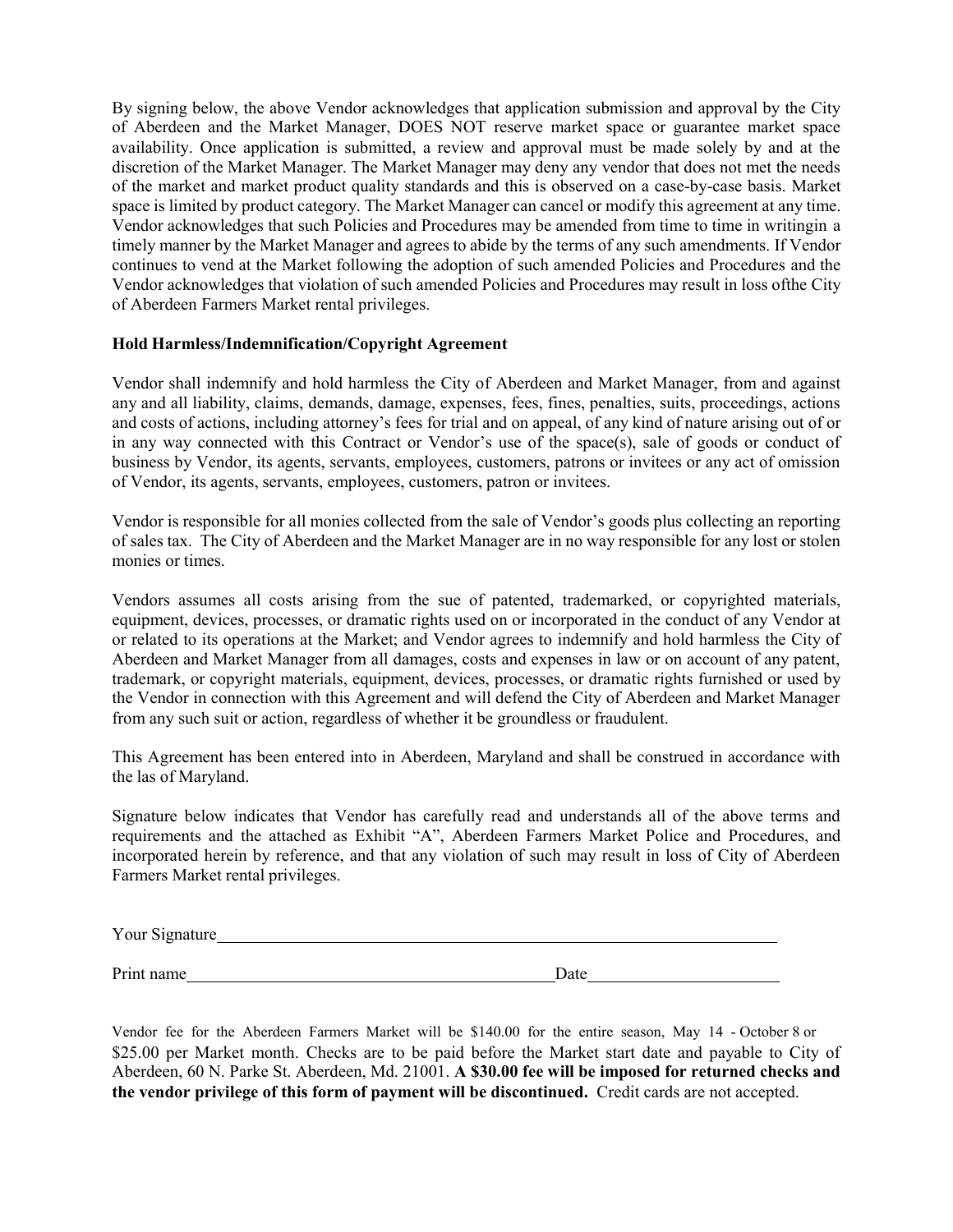## **Exhibit "A"**

## **City of Aberdeen – Aberdeen Main Street Farmers Market Police and Procedures**

\*\*\*Initials in the spaces provided in the following sections indicates that the Vendor has carefully read and understands each section \*\*\*

# **PART 1**

#### **GENERAL MARKET PARAMETERS**

 The Market Manager is responsible for the recruitment of Vendors, distribution and explanation of Market policies and procedures, approval of merchandise to be sold and execution of Vendor agreements. The Market Manager is responsible for the day-to-day operations of the Market and shall be Vendor's point of contact for questions and issues that arise during the market. The market Manager may move any vendor at any time for any reason. The market manager reserves the right to determine whether proposed merchandise meets the market objectives and criteria for participation. No Vendor is permitted to add new items for sale unless the Market Manager approves it first.

 The Market will be open to the public from 3:00pm - 7:00pm on the second Saturday of each month May-October. The Market Manager maintains the right to close the Maret any Saturday for any reason.

 Product categories permitted to be sold at the Market are limited to plants, and other garden related items, baked goods, produce, dry goods, seasonal items, art, jewelry and handmade items with qualifying criteria is each category. The market encourages participation by local famers, growers, artists, etc. The sale of flea market resale type items is **not permitted**. All items for sale must be approved by the Market Manager and the City of Aberdeen, prior to Vendor's use of a space at the Farmers market. When adding any additional items to a booth for sale the Market Manager and the City of Aberdeen must approve such items in advance. Vendor is given a non-exclusive right to sell items and in no way does the Market Manager's approval constitute granting of an exclusive right to sell such items. NO fund-raising/charitable booths will be approved.

 Vendor fee for the Market will be \$140.00 for the 2022 Farmers Market season May - October in Festival Park or \$25.00 per month. **The Market Manager determines where each vendor is placed within the Market and may limit the amount of space to use by any one Vendor.** No. Vendor space is permanent and maybe moved or removed at any time by the Market Manager.

#### PLEASE INDICATE WITH A VHECK MARK EACH MONTH THAT YOU WILL BE PARTICIPATING IN THE 2022 ABERDEEN FARMERS MARKET:

May 14 June 11 July 9 August 13

\_\_\_\_\_\_\_September 10 \_\_\_\_\_\_\_\_October 8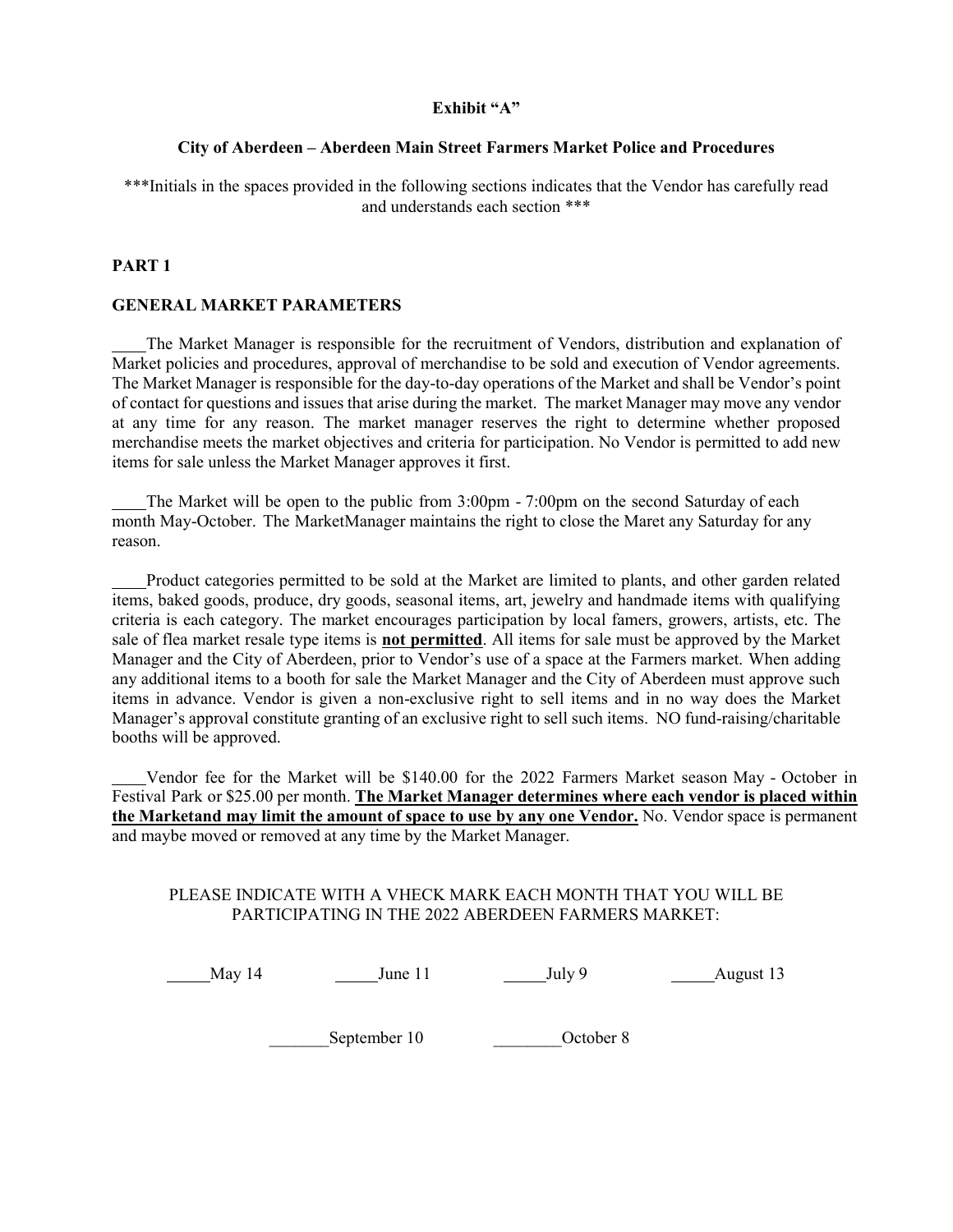## **SET-UP AND BREAK-DOWN/MARKET OPERATIONS**

 Setup is NOT permitted until all current fees and other monies owed, if any, have been paid to the Market Manager.

 Vendors must be set up by 3:00pm in Festival Park and are not authorized to leave Market until 7:00pm unless all items are sold out, or advance notice has been given to Market Manager. Vendors must tear down tables and tents and pack all supplies, before getting their vehicle. When in designated market area Vendors should drive no faster than walking speed.

## **PART II**

#### **VENDOR SET-UP**

 Vendors are responsible for all set up materials including, but not limited to, tables, tents, umbrellas, chairs, signage and tablecloths. The City of Aberdeen Farmers Market does not require a tent. The City of Aberdeen does not supply tables, chairs, tents, etc. Vendors are responsible for bringing their own items.

Vendors shall maintain their booths in a neat, organized manner, free from clutter.

#### **PART III**

#### **PHOTOGRAPHS/VIDEO**

 By Vendor's operation at the Market, Vendor consents to the City of Aberdeen Farmers Market's right to photograph or video any Vendor or Vendor table for the use of advertising or promotion of the Market. All images will become the property of the City of Aberdeen.

# **ENFORCEMENT OF RULES**

 Violation of any general public safety rules or Market policy listed in this Agreement by Vendor or Vendor's staff, or exhibition of improper behavior may result in termination of space rental. Vendors shall generally be given a written warning as a courtesy from the market Manager of any such violation but is not required prior to termination. The Market Manager and/or City of Aberdeen may remove the Vendor if such violation(s) occur without warning.

 Vendors shall conduct themselves in a courteous and professional manner with other Vendors, Market personnel and Market Patrons. Failure to do so is cause for immediate removal from the Market.

#### **PART IV**

#### **INCLEMENT WEATHER**

The Market Manager and City of Aberdeen's prime concern is the safety during bad weather conditions, such as wind, rain, and lightening. The following polices will be enforced each month. It is understood that the prime concern for the Vendor is the preservation of merchandise, thus the following polies have been established.

The Market Manger will use his/her best judgement based on visual conditions, media weather radar and other managers in surrounding areas to assess whether the Farmers Market shall remain open

\*It is recommended the Vendor devise a "Quick Break-down Plan" to maximize the speed and protection of merchandise when poor weather occurs.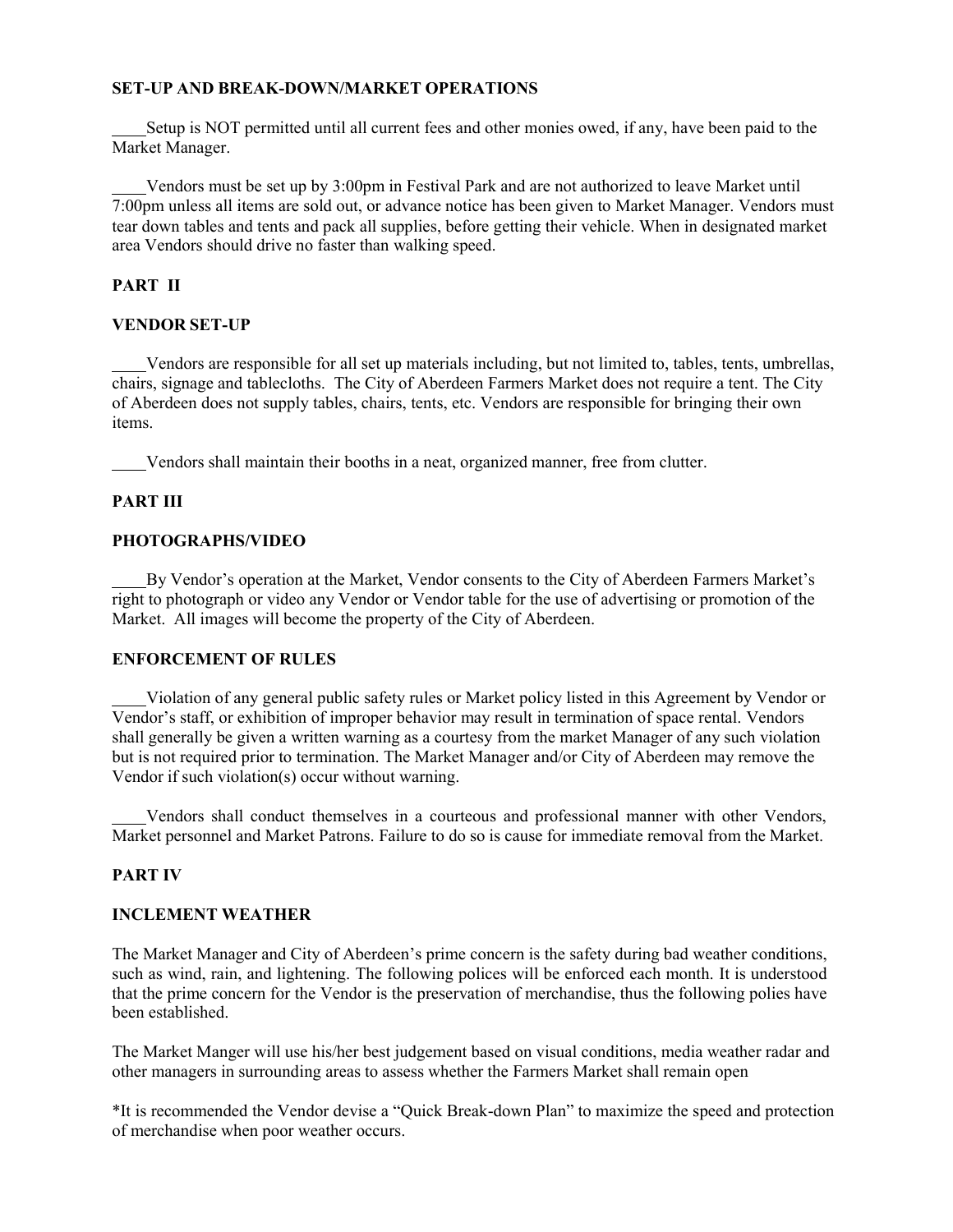The Vendor shall Not break-down or independently end its market day without the consent of the Market Manager. It is correct market procedure to follow through to the completion of the market day.

 The Vendor is permitted at any time to protect merchandise by covering with a tarp or using tent sides during sudden weather changes.

 Umbrellas and tents should be upright and tied down or anchored and secured appropriately with proper weighted bases.

While at the Market, it is your responsibility that you adhere to all State and Harford County Health Department Codes. A copy of any applicable license(s), state and/or county, must be included with your application.

# **Code of Maryland Regulations 10.15.03.27 (updated April 6, 2021)**

We are providing this information for your knowledge and use of the Maryland Farmers Market, Bake Sales, Cottage Food Business regulations. Please review the information below which is an excerpt from the Code of Maryland Regulations:

A. The approving authority shall accept as being from an approved source the homemade foods specified in §B of this regulation when the foods are:

 Made in a private home kitchen; and Offered or sold only in the State: Subject to the requirements of §Cand of this regulation, at a retail food store; or Directly to a consumer: At a farmers market; At a bake sale; At a public event; By personal delivery; or By mail order.

B. The approving authority shall allow the preparation and sale of the following foods in accordance with §A of this regulation:

- Non-potentially hazardous hot-filled canned acid fruit jellies, jams, preserves, and butters that are: Unadulterated; Packaged to maintain food safety and integrity; and Labeled in accordance with Regulation .12 of this chapter;
- Fruit butters made only from: Apples; Apricots; Grapes; Peaches; Plums; Prunes; Quince; or Another fruit or fruit mixture that will produce an acid canned food;
- Jam, preserve, or jelly made only from: A fruit listed in §B of this regulation; Oranges; Nectarines; Tangerines Blackberries; Raspberries; Blueberries; Boysenberries; Cherries; Cranberries; strawberries; Red currants; o Another fruit or fruit mixture that will produce an acid canned food;
- Non-potentially hazardous baked goods;
- Foods manufactured on a farm by a licensed food processor in accordance with COMAR 10.15.04.19;
- Non-potentially hazardous candy; and
- All other non-potentially hazardous foods produced by a licensed entity.

C. Cottage Food Business. The approving authority shall allow the owner of a cottage food business to sell only cottage food products processed and packaged in Maryland that are:

• Produced or packaged in a residential kitchen; Stored on the premises of the cottage food business; and Prepackaged with a label that contains the following information: The name and address of the cottage food business; The name of the cottage food product; The ingredients of the cottage food product in descending order of the amount of each ingredient by weight; The net weight or net volume of the cottage food product; Allergen information as specified by federal labeling requirements; Nutritional information as specified by federal labeling requirements, if any nutritional information claim is made; Printed in 10 point or larger type in a color that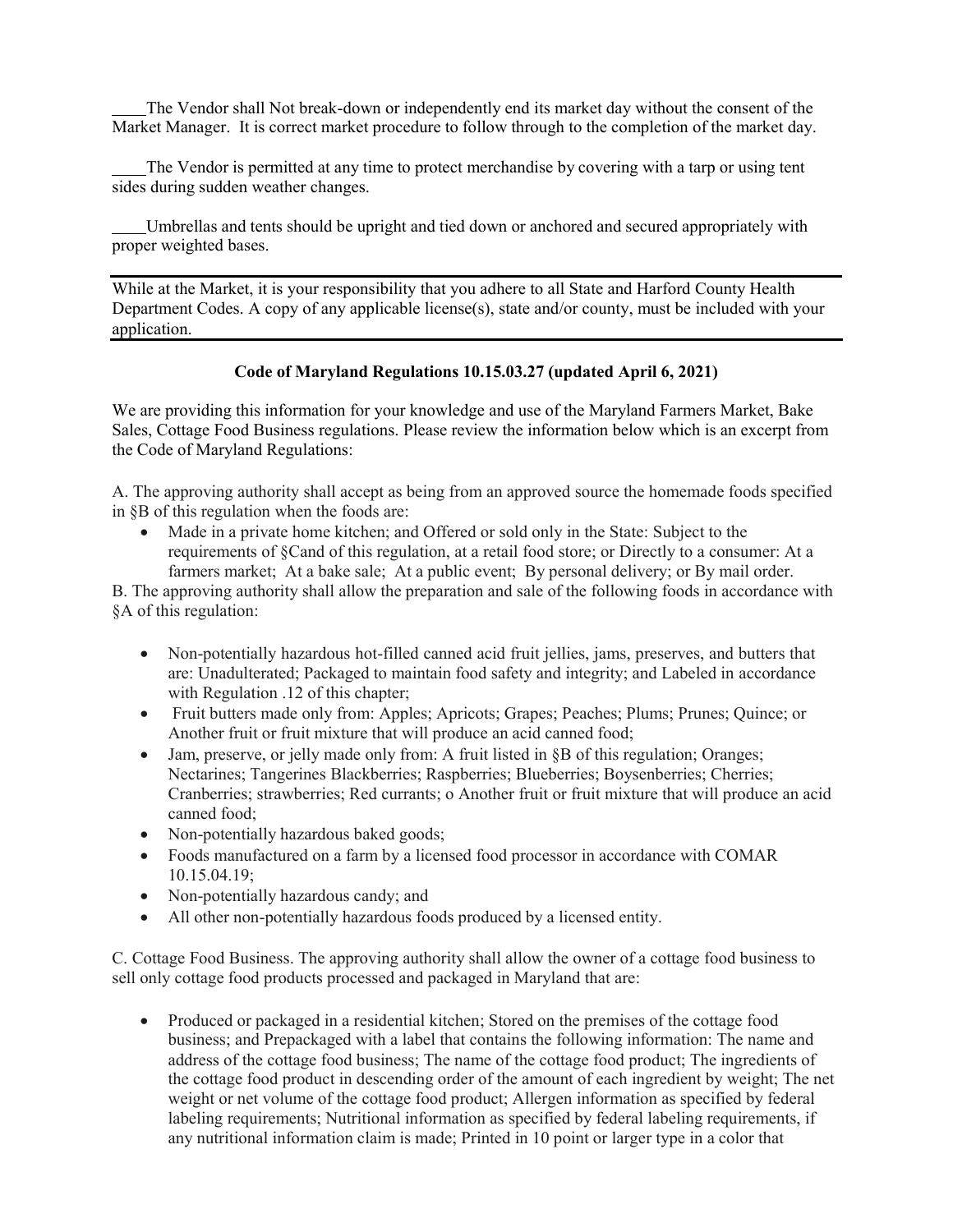provides a clear contrast to the background of the label: Made by a cottage food business that is not subject to Maryland's food safety regulations.; and For a cottage food product offered for sale at a retail food store, the phone number and email address of the cottage food business and the date the cottage food product was made.

- The owner of a cottage food business shall comply with all applicable county and municipal laws and ordinances regulating the preparation, processing, storage, and sale of cottage food products. Upon receipt of a complaint or outbreak of illness the approving authority may: Investigate the conditions under which the product was produced and any complaint alleging that a cottage food business has violated this regulation; Send a representative of the Department, at a reasonable time, to enter and inspect the premises of a cottage food business to determine compliance with this regulation; and Collect samples of a cottage food product or its ingredients to determine if the cottage food product is misbranded or adulterated.
- The owner of a cottage food business may not: Refuse to grant access to a representative who requests to enter and inspect the premises of the cottage food business in response to a complaint; or Interfere with any inspection or collection of samples in response to a complaint or outbreak of illness.
- Before the owner of a cottage food business may sell a cottage food product to a retail food store, the owner shall submit to the Department for review: The label that will be affixed to the cottage food product in accordance with §C of this regulation; and Documentation of the owner's successful completion of a food safety course in the past 3 years that is approved by the Department and the American National Standards Institute and includes, at a minimum, the following subjects: Basic food safety; Cleaning and sanitizing; Personal hygiene; Pest control and prevention; and Receiving, storing, preparing, and serving food.
- The owner of a cottage food business may not sell or offer for sale a cottage food product to a retail food store until notified by the Department, in writing, that the requirements stated in §C of this regulation are satisfactorily met.
- If the approving authority finds a person to be in violation of any provision of this regulation, the approving authority: Shall take action against a misbranded or adulterated food offered or sold under this regulation in accordance with Health-General Article, §§21-211, 21-253, and 21-254, Annotated Code of Maryland; and may determine that food produced in a private home kitchen by the person is not from an approved source.

# **Senior Farmers Market Nutrition Program**

The Senior Farmers Market Nutrition Program (SFMNP): 1. Provides fresh, nutritious, locally grown fruits, vegetables and herbs from famer's markets to low-income older adults, 2. Develops new farmer's markets across the state, and 3. Provides nutrition education.

Eligibility for the SFMNP: 1. Low-income seniors and 2. Individuals at least 60 years old. For more in-depth assistance contact the Maryland toll-free number at 844-627-5465. Vendors may accept coupons at their discretion. Not all Vendors/items are permitted to accept these senior coupons.

Please verify that your items being sold qualify for the program. The City of Aberdeen/Market Manager is not liable for any errors made when accepting coupons, nor is the City of Aberdeen/Market Manager responsible for either turning in coupons or reimbursing Vendors for coupons.